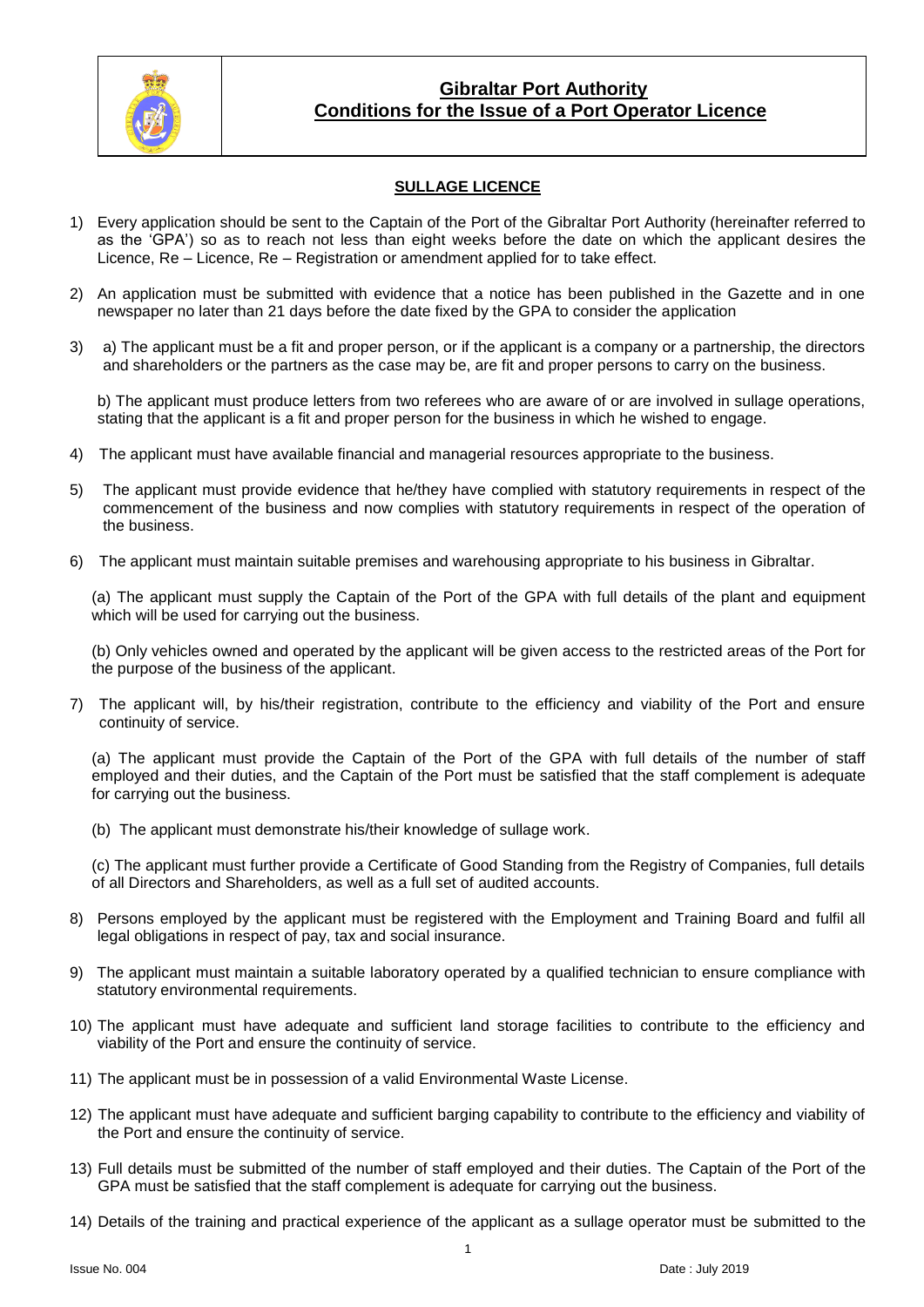

# **Gibraltar Port Authority Conditions for the Issue of a Port Operator Licence**

GPA, as must details of the fluency of the applicant in the English language and in particular in the language necessary to comprehend and execute documents and communications normally occurring in the course of the business of running a sullage operation.

- 15) Prior to the issue of a licence, the applicant must produce documentary evidence to the satisfaction of the Captain of the Port of the GPA that insurance has been taken out against both personal injury and damage to vessels or property.
- 16) The applicant must abide by the Port Rules and the authority of the Captain of the Port.
- 17) If the Captain of the Port of the GPA believes that any of the above conditions are not met to his satisfaction, he may suspend or withdraw a licence at any time.
- 18) A Port Operator Licence holder must settle all port dues, levies and fees within 30 days of billing, and in default, the licence may be suspended or revoked.
- 19) A port operator may only carry out activities within the Port for the class or classes of activities for which he is licensed
- 20) A Port Operator Licence is valid for twelve months and must be renewed annually.
- 21) An applicant shall, within seven days of being notified that he/they have been licensed or re licensed by the GPA, send to the Authority such particulars as may be prescribed in respect of all appropriate Port Workers employed by him with an application that they be registered or re-registered as Port Workers.
- 22) a) Charges for Port Operations:

| On first registration as a Port Operator, for an operator first registered after 3 May 2001 a $\mid$ £ 1,000 |        |
|--------------------------------------------------------------------------------------------------------------|--------|
| one off fee                                                                                                  |        |
| An Annual Re- Registration fee as a Port Operator                                                            | £100   |
| An Annual fee for an Sullage Licence                                                                         | £1,000 |

(b) Fees for registration and re – registration of Port Workers:

| Worker<br>Annual<br>Redistration<br>tor<br>าt ล<br>tee:<br>. Port        |   |
|--------------------------------------------------------------------------|---|
| Worker<br>Annua.<br>tor<br>kegistration<br>Port<br>ĸe.<br>tee<br>0t<br>a | - |

#### (c) Fees for Certificates and licenses:

| Fees for the Issue or Renewal of a certificate of registration as a Port Operator | £5 |
|-----------------------------------------------------------------------------------|----|
| Fee for the Issue or Renewal of a certificate of registration as a Port Worker    | £5 |
| Fee for the Issue of a duplicate certificate                                      | £5 |
| Fee for the Endorsement of a certificate of registration                          | £5 |
| Fee for the Amendment of a certificate of registration                            | £5 |

#### (d) Fees for Inspection and Copies:

| Fee for Inspection of a licence                      | £ 10 |
|------------------------------------------------------|------|
| Fee for a certified copy of a licence or certificate |      |
| Fee for inspection of an application                 |      |
| Fee for a copy of an application                     |      |

#### 23) The Captain of the Port of the GPA reserves the right to amend the conditions for issue of a Port Operator Licence at any time.